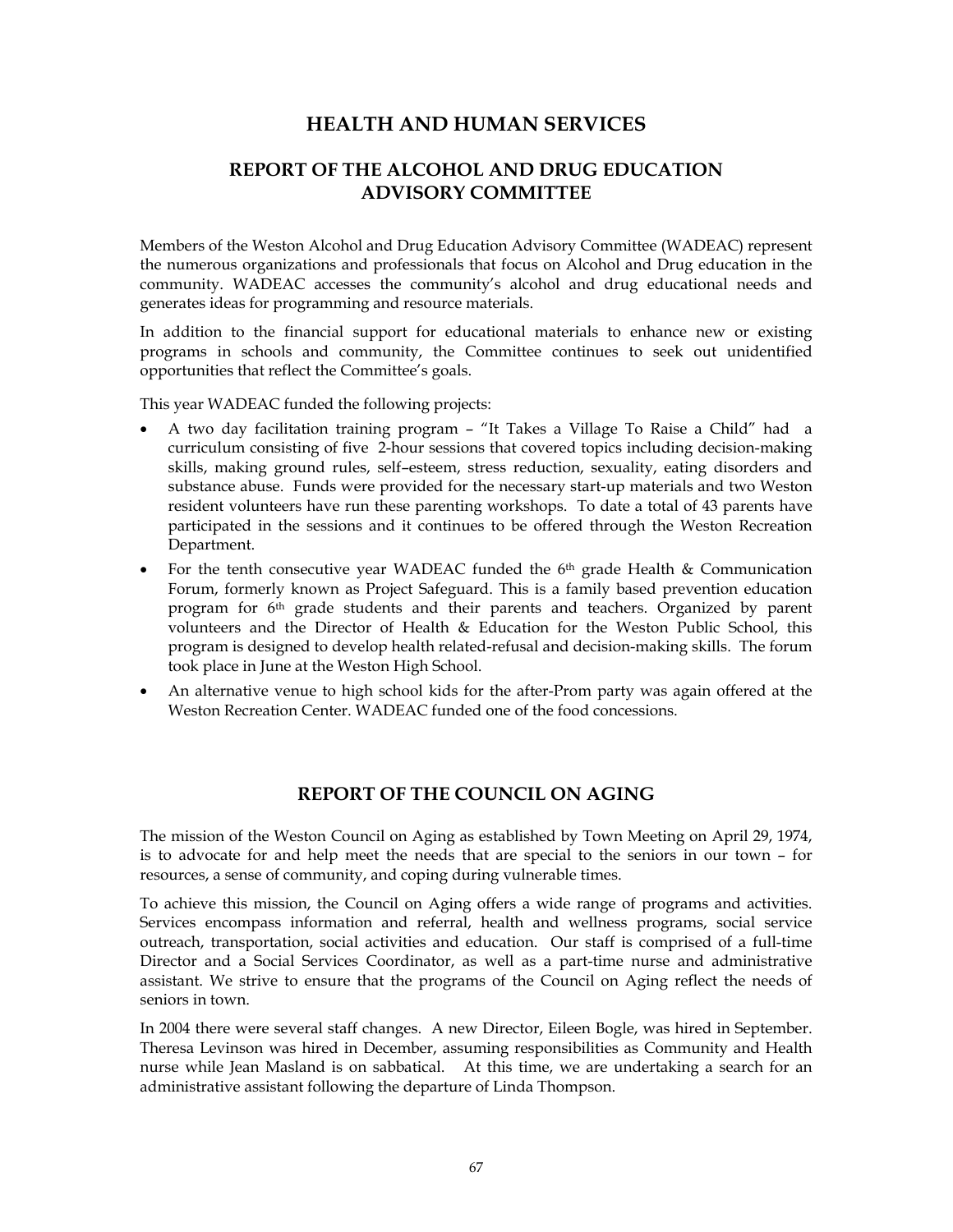It is important to recognize the many volunteers who support the Council on Aging. They generously volunteer their time to work at the reception desk, provide office support, and assist in the ''Keep Well" Clinic, deliver meals, offer friendly visiting, drive residents to medical appointments and so much more.

The many programs we offer are possible because of the collaboration between COA staff, volunteers, the Board of Directors and the Friends of the Council on Aging.

- Health and Nutrition services offered in 2004 include our health screenings at the weekly "Keep Well" Clinic, medical equipment loan closet, nutrition consultation, food pantry, lunch at the senior center and home delivered meals, health strategy lectures, Land's Sake Farm produce and a podiatry clinic.
- The Social Services Coordinator, Candace Steingisser, LICSW, provides information and referral, advocacy, casework and counseling. She assists people in helping identify needs, and secure help in the community. Alzheimer Caregivers Support Groups meet each month offering another important resource for families. Social service agency providers and legislators visit the COA to meet seniors and discuss available programs.
- Financial advice and assistance is available through the SHINE program, the Senior Service Work Program, income tax preparation assistance, as well as fuel and other sources of financial assistance. Legal assistance is provided through the Boston College Student Legal internship program.
- Exercise and fitness programs are offered to people of all levels of fitness and include yoga, tai chi, strength training, better balance, line dancing and Weston walkers.
- Classes on our schedule include bridge, art, short stories and watercolor workshops, and Sing. Lectures, global awareness discussion groups and trips all contribute to a lively selection of activities.
- $\cdot$  Transportation is provided in a number of ways including handicapped accessible van transportation to medical appointments or car rides with FISH (Friends in Service Helping), free weekly shopping trips to local grocery stores in the COA Friendship Bus, low cost transportation to the theater and symphony on the Friendship Bus and subsidized taxi service to adjoining communities.

We are very grateful for the generosity of the community. This includes the Rotary Club which provides helpers for an in-home FIX-IT program for seniors. Among the groups who support the Council on Aging through the year, are the Intergenerational programs of the Weston Community Children's Association, the Women's Community League, the Weston High School "Baking for Bristol Lodge." The religious organizations of the community support us financially and through donations to our food pantry.

Intratown collaboration is a vital component of the Senior Center. Speakers from various town departments join participants at our lunch program to offer information and answer questions about town services. The Board of Health provides the annual flu vaccine clinic. We also acknowledge and appreciate the staff of Recreation Department who maintains and manages the Community center for us.

Working from a strong foundation, we look forward to 2005 and continued efforts on behalf of Weston seniors.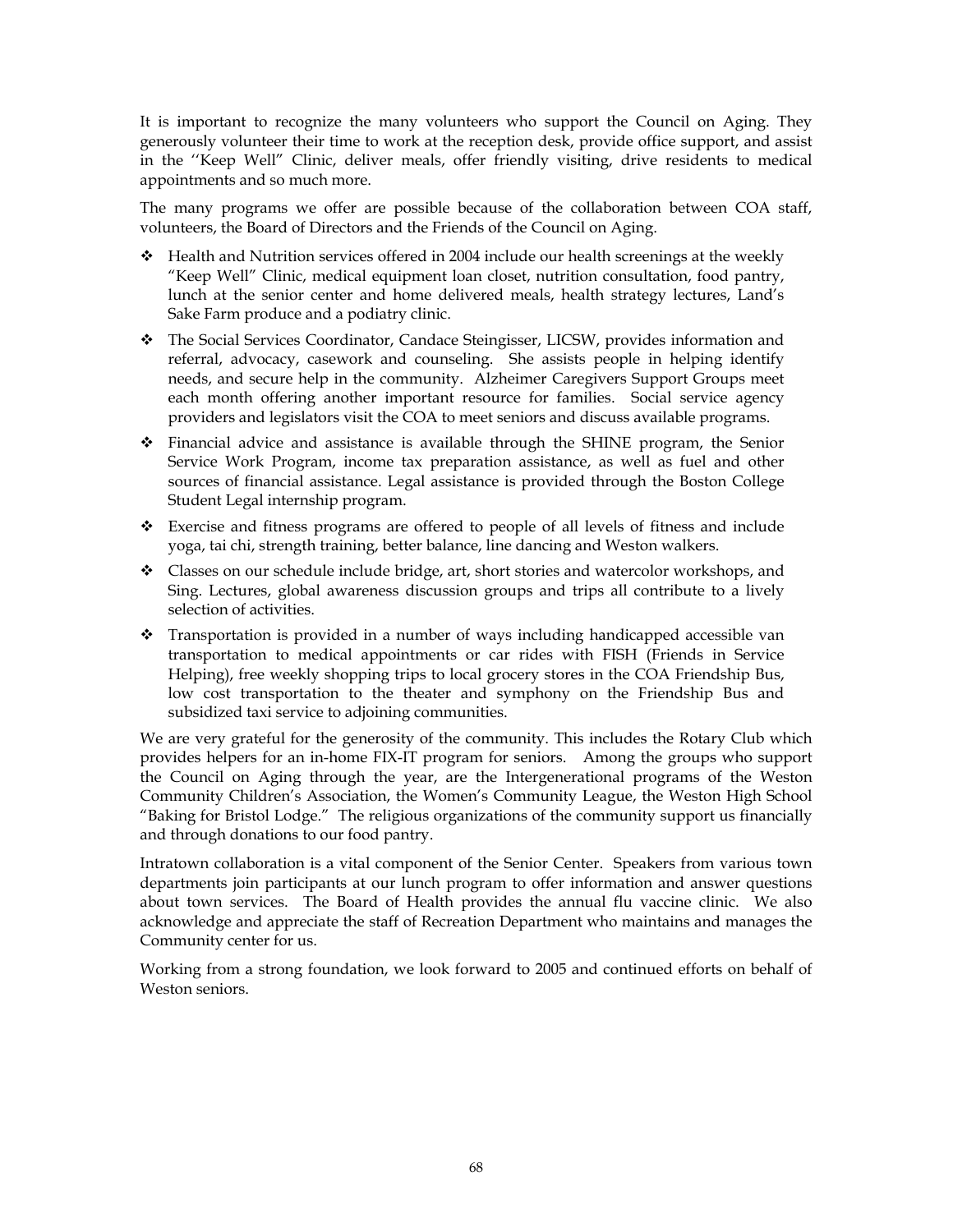|                                   |             | ----EXPENDITURES |             |             |  |
|-----------------------------------|-------------|------------------|-------------|-------------|--|
|                                   | <b>FY02</b> | <b>FY03</b>      | <b>FY04</b> | <b>FY05</b> |  |
| Salaries                          | 103,756     | 125,441          | 112,374     | 126,934     |  |
| <b>Subtotal Personal Services</b> | 103,756     | 125,441          | 112,374     | 126,934     |  |
| Repair and Maintain Office        | 215         |                  | 479         | 200         |  |
| Equipment                         |             |                  |             |             |  |
| Printing and Advertising          | 695         | 379              | 542         | 600         |  |
| Telephone                         | 1,493       | 1,416            | 201         | 350         |  |
| Postage                           | 348         | 914              | 481         | 800         |  |
| <b>Office Supplies</b>            | 1,556       | 1,257            | 1,631       | 1,700       |  |
| In-State Travel                   | 726         | 553              | 790         | 800         |  |
| Dues/Publication                  | 738         | 705              | 783         | 800         |  |
| Springwell                        |             |                  | 250         | 300         |  |
| Transportation                    | 10,645      | 11,234           | 2,715       | 2,715       |  |
| Equipment                         |             |                  |             | 4040        |  |
| Other Programs                    | 1,825       | 2,936            | 2,678       | 2,500       |  |
| <b>Sub-total Expenses</b>         | 18,242      | 19,395           | 10,550      | 14,805      |  |
| Senior Work Program               |             |                  |             |             |  |
| <b>Grand</b> total                | 121,998     | 144,836          | 122,924     | 141,739     |  |

### **REPORT OF THE ELDERLY HOUSING COMMITTEE**

The most spectacular news of the year is the opening of the new 24-unit building at Brook School Apartments in the fall of 2004. After all the years of planning and over a year of construction inconvenience, noise, dirt and parking confusion, it was most rewarding to see the new seniors and disabled residents begin moving in. Special thanks for all the time and effort of the Building Committee (composed of Bill Cress, chairman, Steve Charlip, Jack Heine, Harris Levitt, Michael Harrity, David Kane and Connie Davis), many Town residents and Town Departments, our Clerk of the Works Diane Harris, Project Manager Jim McCaffery of Spaulding & Slye, the general contractor, G&R Construction, and ICON architecture inc., the architects. The design that John Shields of ICON presented to us complements the existing buildings and campus beautifully, while providing much needed additional senior housing. Kudos to everyone involved with this project from its inception.

Another major hurdle for this new building came in the beginning of 2004 when we were informed that HUD would not be able to subsidize any of the new apartments due to budget cuts. The Elderly Housing Committee worked with the Community Preservation Fund Committee to fund the subsidy for 13 of the 24 new units. The plan was presented at Town Meeting in May and won Town approval. The details of this subsidy and related deed restriction are being finalized. HUD continues to subsidize 42 of the original 52 units as it has since the conversion of the old school buildings in 1979.

The committee would be remiss not to thank all of the current residents of Brook School for their patience, tolerance and general cheerfulness during this entire process. They put up with an enormous amount of disruption and inconvenience during the construction process which we hope they will agree was well worth it in the end.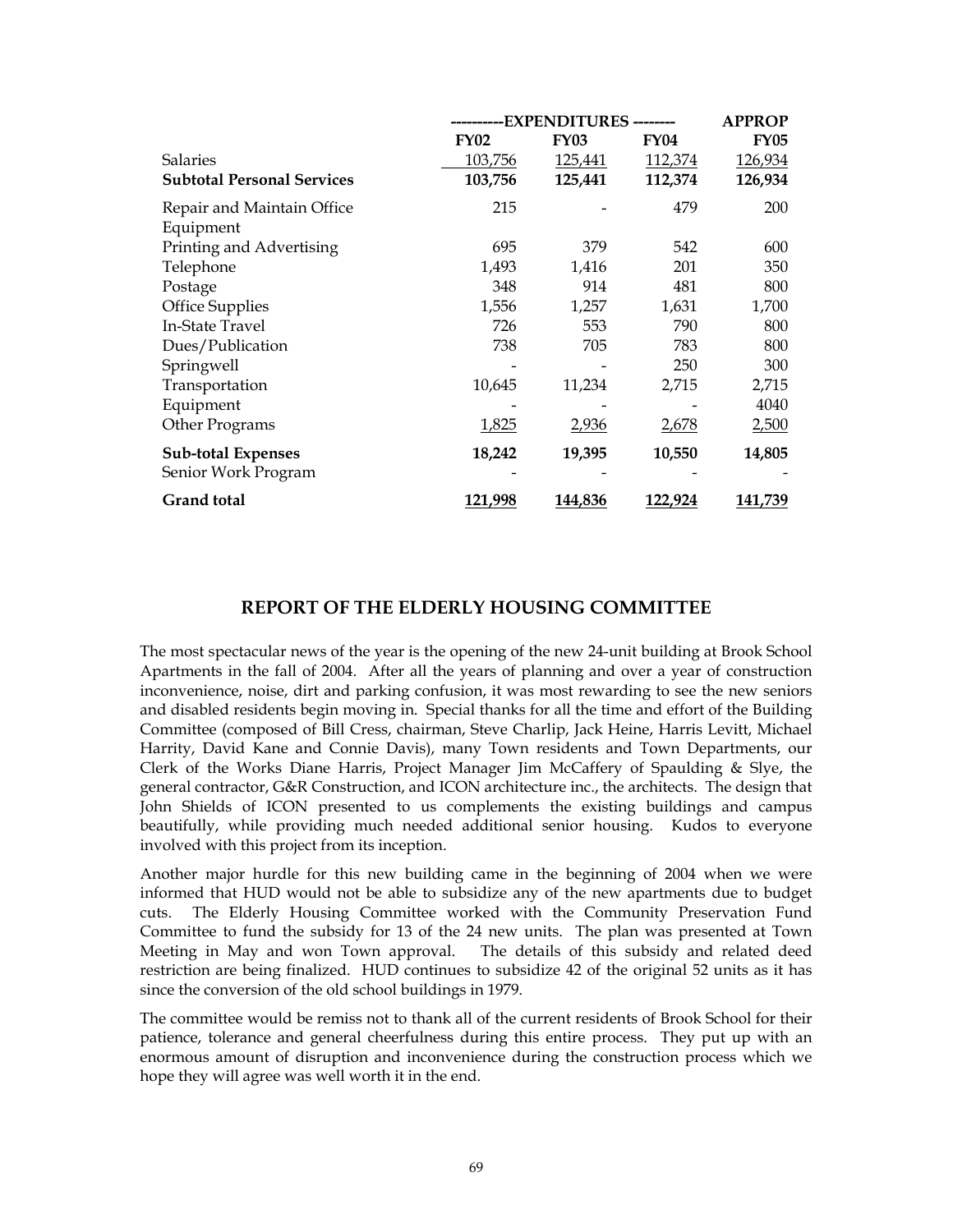And finally, we owe a deep debt of gratitude to Connie Davis, Manager of the Brook School Apartments, who went far above and beyond the call of duty by adding the demanding (if unofficial) roles of project facilitator, scheduler, coordinator, overseer, berater, placater, and punch list monitor to her already demanding "day job" - and who did so always with practical perspective, good humor, while always keeping the best interests of her current and future residents foremost in the plan. Thank you, Connie; we could not have done it without you!

## **REPORT OF THE BOARD OF HEALTH**

| Elected Board of Health Members –              |                        |                    |
|------------------------------------------------|------------------------|--------------------|
| Marie Tobin, RN;                               | Nicholas Guerina, MD;  | Peter Taylor, PE   |
| Appointed by the Board of Health:              |                        |                    |
| Public Health Director - Wendy Diotalevi, R.S. |                        |                    |
| Health Agent - Beth Koch                       |                        |                    |
| Administrative Assistant - Sharon Bonica       |                        |                    |
| <b>Agents to Issue Burial Permits:</b>         |                        |                    |
| Wendy Diotalevi, R.S.                          | Sharon Bonica          | Nick Guerina, M.D. |
| Beth Koch, Health Agent                        | M. Elizabeth Nolan     | Peter Taylor       |
| Marie Tobin, R.N.                              | Lisbeth C. Zeytoonjian |                    |
| Animal Inspector - Neil Storey, DVM            |                        |                    |

### **Introduction**

The Board of Health (BOH) is responsible for the promotion and protection of public health. This is done through education and service as well as enforcement of public, mental, and environmental health laws and regulations. The BOH provides enforcement of the State Sanitary Code including housing, food sales and service, pools, camps, and the surveillance and reporting of communicable disease. Enforcement of the State Environmental Code provides protection for wells, septic systems, air and water quality, lead, mercury, asbestos abatement and ground water protection.

### **Public Health**

Emergency Preparedness is a relatively new consideration, primarily mandated by the Center for Disease Control, the MDPH and Homeland Security requirements. National standards for Public Health Emergency Preparedness have been established. Aggressive training programs have been designed and implemented and benchmarks set by these organizations. The Board of Health has invested many man hours over the past two years training to properly prepare and implement an emergency plan for the community.

The BOH provides vaccines to physicians through the state funded vaccine program by the Massachusetts Department of Public Health to insure vaccine availability for the members of our community. This year the BOH provided over 19,000 doses of vaccine valued at more than \$297,800.

Four flu clinics were held in the fall and winter of the 2004 flu season and over 450 doses of flu vaccine were administered to senior citizens and at risk populations of Weston. This represents a 25% increase over the total doses administered for the 2003 season. The BOH sincerely thanks the following medical professionals and Weston citizens who graciously donated their time and talents to this very successful effort: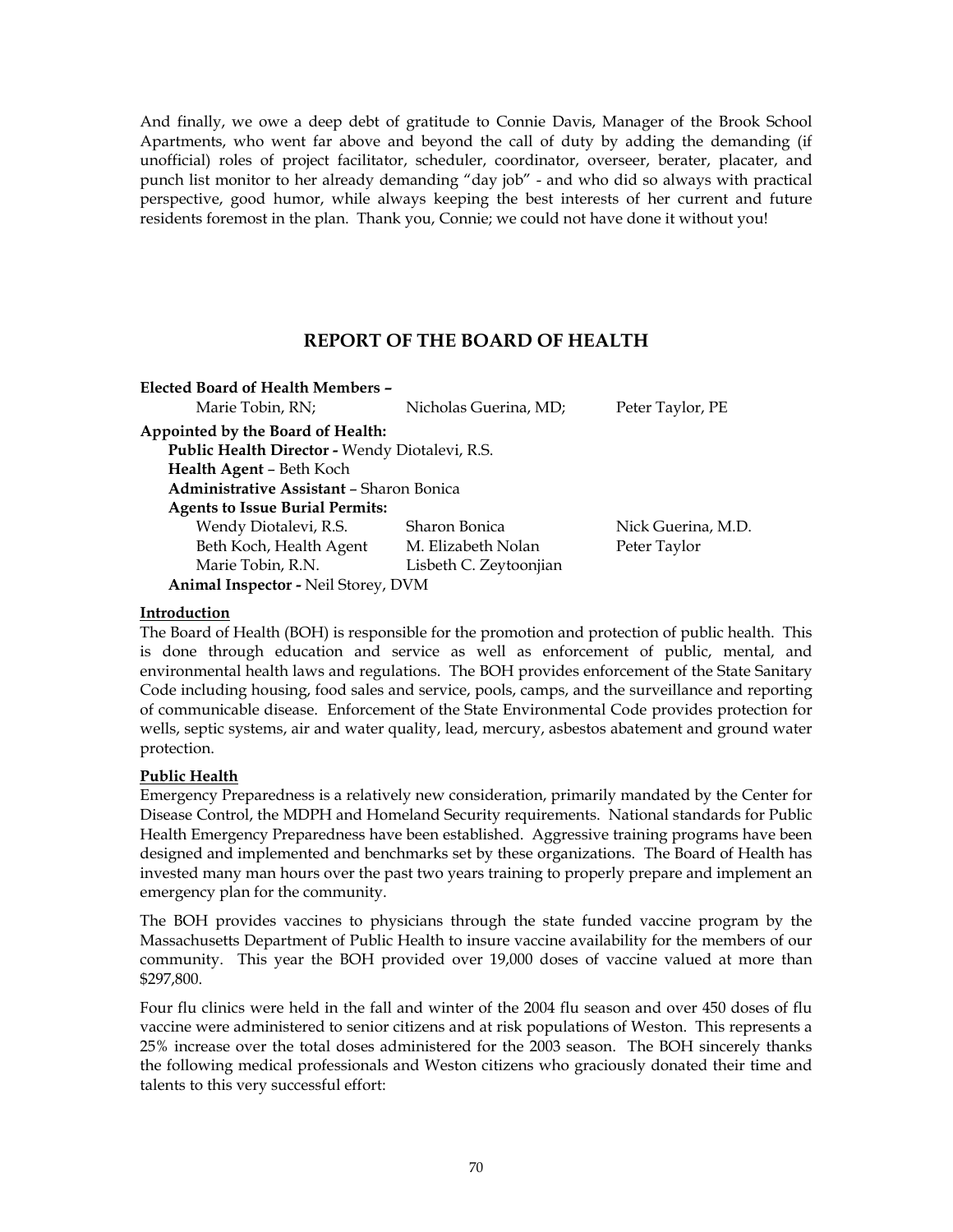Patricia Wright, R.N.

Nick Guerina, M.D. Will Cochran, M.D. Geoffrey Binney, M.D. Donna Dec, R.N. B.J. Donovan DeVitt, R.N. Theresa Levinson, R.N. Linda Perrin, R.N. Janet Weinstein, R.N. Jacqueline Wolff, R.N.

In 2004 Weston participated in the Massachusetts Department of Public Health West Nile Virus surveillance program (MADHA). A total of four bird deaths were reported, two birds were found in a condition that allowed for testing by the MADPH and both tested positive for West Nile Virus. During this time a health alert was sent out through the web site, recreation department and the local newspaper to remind our citizens to wear protective clothing, insect repellant and minimize their outdoor activities between dawn and dusk. There were no human infections identified in Weston.

The BOH is responsible for ensuring that the health and welfare of farm animals owned by the citizens of Weston meets the standards of care required by law. Neil Storey, DVM, Animal Inspector, has provided the following as an inventory of the farm animals

> 47 Horses 11 Ponies 28 Pigs 15 Sheep 2 Llamas 45 Beef 15 Chickens

#### **Mental Health**

The BOH provides mental health services to Weston's citizens through contracts with Human Relations Service in Wellesley, the Multi-Service Center in Newton and the Charles River Workshop in Needham.

#### **Environmental Health**

All residential properties in Weston are served by individual septic systems. Title 5 of the State Environmental Code is a set of regulations established by the Department of Environmental Protection that sets standards for the design and construction of septic systems. The BOH is responsible for the enforcement of this Code and invests approximately 80% of its staff time in the area of environmental health enforcing Title 5 of the State Environmental Code.

Enforcement of Title 5 consists of the witnessing of percolation and deep test holes, review of septic system plans, and inspection of the installation of new septic systems and wells. Title 5 Inspections of existing septic systems and renovation projects require research of existing files to establish abutting lot and site conditions. Renovation projects are all reviewed to ensure that the proposed work is in compliance with Title 5 of the State Environmental Code.

There are several large complexes that require sewerage treatment plants. These complexes have ground water discharge permits issued through the Department of Environmental Protection. Reports are forwarded to the BOH and are reviewed to establish that the treatment plants are operating within the parameters of the permit.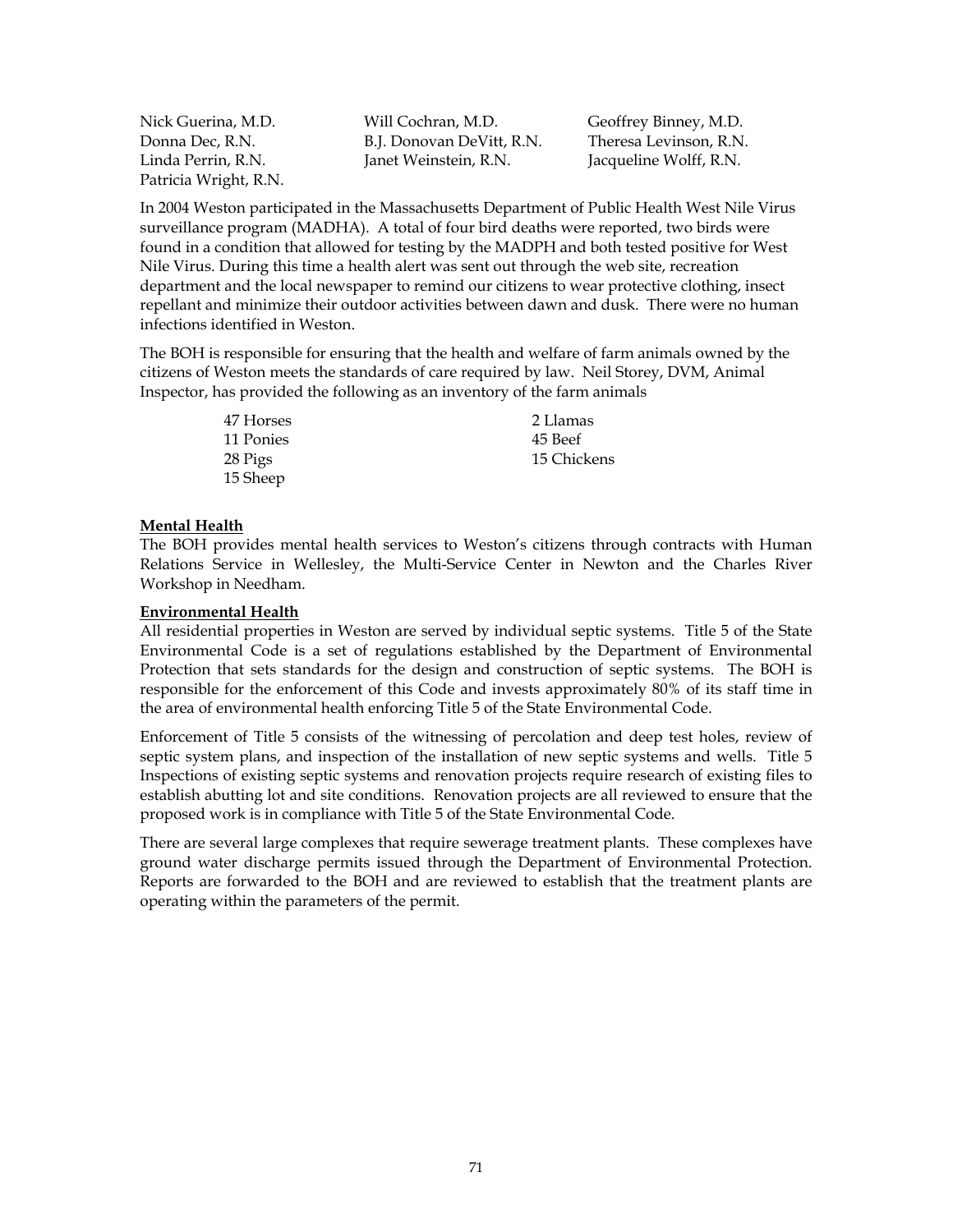| Activity                                                | 2004           | 2003      | 2002           |
|---------------------------------------------------------|----------------|-----------|----------------|
| Septic System Permits                                   | 142            | 156       | 151            |
| Septic System Plan Reviews                              | 265            | 281       | 270            |
| Septic System Inspections/meetings**                    | 1047           | 480       | 498            |
| Title V Inspection Reports/Reviews                      | 376            | 334       | 145            |
| Soil/Percolation Tests Witnessed **                     | 620            | 584       | 540            |
| Septic System Installer's Licenses                      | 40             | 47        | 76             |
| Septic System Installer's Exams                         | $\overline{2}$ | 5         | 5              |
| Septic System Pumper/Hauler Permits                     | 12             | 14        | $\overline{4}$ |
| Renovation/Addition Permits                             | 177            | 223       | 158            |
| Renovation/Addition Permit Review/Meetings              | 259            | 276       | $\star$        |
| Environmental Investigations                            | 19             | 96        | 12             |
| Well Permits/Review/Inspection                          | $\overline{4}$ | 16        | 17             |
| Communicable Disease Investigations                     | 51             | 23        | 48             |
| <b>Emergency Preparedness Meetings</b>                  | 27             | 28        | *              |
| Community Health and Wellness Meetings/Trainings        | 26             | 58        | 5              |
| <b>Food Service Permits</b>                             | 48             | 42        | 51             |
| Food Service Inspections                                | 97             | 53        | 51             |
| <b>Camp Permits</b>                                     | 8              | 8         | 6              |
| Camp Inspections                                        | 15             | 18        | 6              |
| Commercial/Residential Pool, Hot Tub, Beach Permits     | 19             | 14        | 13             |
| Commercial/Residential Pool, Hot Tub, Beach Inspections | 19             | 24        | 13             |
| <b>Body Work Permits</b>                                | 5              | 7         | 3              |
| Housing Complaint Investigations/Court                  | 51             | 24        | 9              |
| <b>Administration Meetings</b>                          | 18             | 28        | 14             |
| <b>Training Meetings</b>                                | 42             | 18        | 6              |
| <b>Burial Permits</b>                                   | 105            | 112       | *              |
| Port-a-John Permits                                     | 45             | 25        | *              |
| Phone Calls                                             | 6800           | $6,154 +$ | $\star$        |
| Research**                                              | 3062           | $897 +$   | 430            |
| Total Revenue for Calendar Year                         | \$162,350      | \$142,455 | \$141,353      |

### **Detail of Regular Services Provided by the BOH:**

*\* Totals unavailable* 

*\*\* Large increase due to improved method of capture and record keeping* 

# **REPORT OF THE EAST MIDDLESEX MOSQUITO CONTROL PROJECT**

The East Middlesex Mosquito Control Project conducts a program in Weston consisting of mosquito, West Nile Virus (WNV) and Eastern Equine Encephalitis (EEE) surveillance, larval and adult mosquito control, ditch maintenance and public education.

Record rains in April and frequent rains during the latter half of the summer produced considerable mosquito activity. The risk of mosquito borne transmission of EEE occurred during the late summer and fall. Four residents from southeastern Massachusetts contracted the disease including two fatally. In Middlesex County isolations of EEE from two horses, mosquitoes and an alpaca provided a local health concern.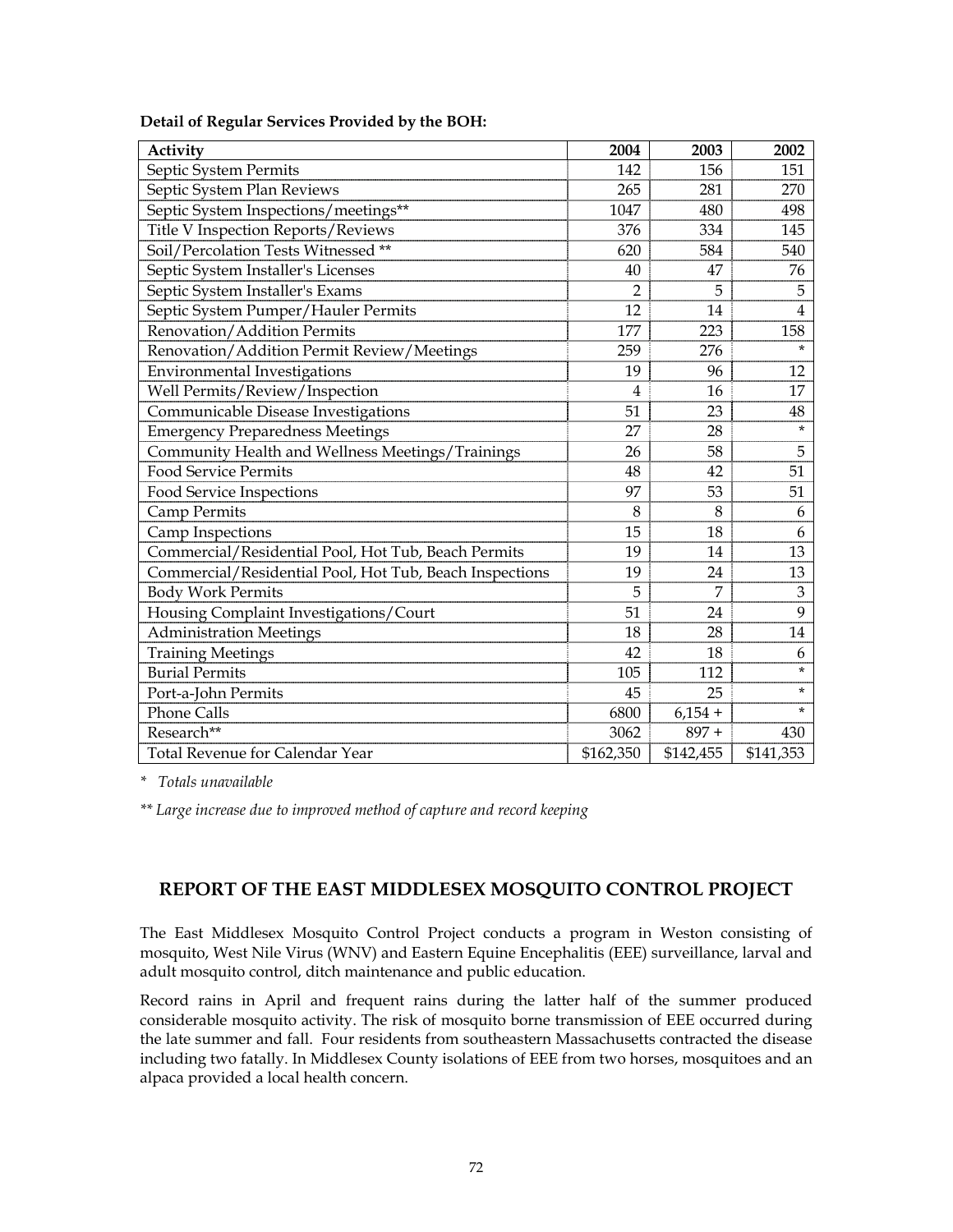The adult mosquito surveillance program used traps to collect mosquitoes from as many as four Weston locations per night. Between June and September, information was used from 17 mosquito trap collections from eight different nights. Selected trap collections were tested for EEE and WNV by the Mass. Dept. of Public Health.

The larval mosquito control program relies on the larvicides *Bacillus thuringiensis var. israelensis*  (Bti) and *Bacillus sphaericus,* which are classified by the EPA as relatively non-toxic. An April helicopter application of Bti controlled mosquito larvae at 258 wetland acres. Field crews used portable sprayers and applied Bti in the spring and the summer to 39 wetland acres when high densities of mosquito larvae were found breeding in stagnant water. During the summer, Project personnel applied *Bacillus sphaericus* to control *Culex* mosquito larvae at 1,268 roadside catchbasins.

To control adult mosquitoes a formulation of resmethrin was applied at night via truck mounted aerosol sprayers at 538 acres when survey traps indicated high mosquito populations. Advance notification of the spray program was done through a newspaper notice in the Weston Town Crier, notices on the Project's web site and via a recorded telephone message at 781- 893-5759.

The Project maintains waterways as a preventative mosquito control service that reduces the buildup of stagnant water in wetlands caused by obstructions in waterways. An excavator was used to maintain 1,580 linear feet of a waterway near Rt. 20 and School St.

The Project's public education program is designed to develop awareness within the public and the private sectors as to their roles in mosquito control. It is a resource to residents, municipal officials and the local media on controlling mosquitoes, breeding sites and mosquito borne diseases.

A web page www.town.sudbury.ma.us/services/health/emmcp provides residents with information on mosquitoes, control programs and related topics.

## **REPORT OF THE HOUSING NEEDS COMMITTEE**

 The Housing Needs Committee was instrumental during Calendar Year 2004 in assisting in production of 19 new units of affordable housing in Town, a gain of just under 10% in the supply of such housing.

 1. The Committee continued its oversight of the 8-unit condominium development, including two affordable units, at 809-811 Boston Post Road, nearing completion of construction at year's end. This is a joint project with the Historic Commission providing renovation of an historically significant farm house, and received substantial support allocated by the Community Preservation Committee.

 2. The Committee recommended, and the Selectmen approved, a 40-B LIP proposal (as subsequently did the State's Department of Housing and Community Development), to construct a 16 unit condominium development – four of which are set for sale as affordable units -- at 680 South Ave. The project was awaiting a hearing before the Zoning Board of Appeals at year's end.

 3. The Committee was actively instrumental in helping win approval of a Home Rule Petition in the General Court to allow creative, alternative financing for constructing 13 new affordable rental units at Brook School Apartment – a course of action required when the State was unable to fulfill its agreement to provide project-based Section 8 subsidy for the project.